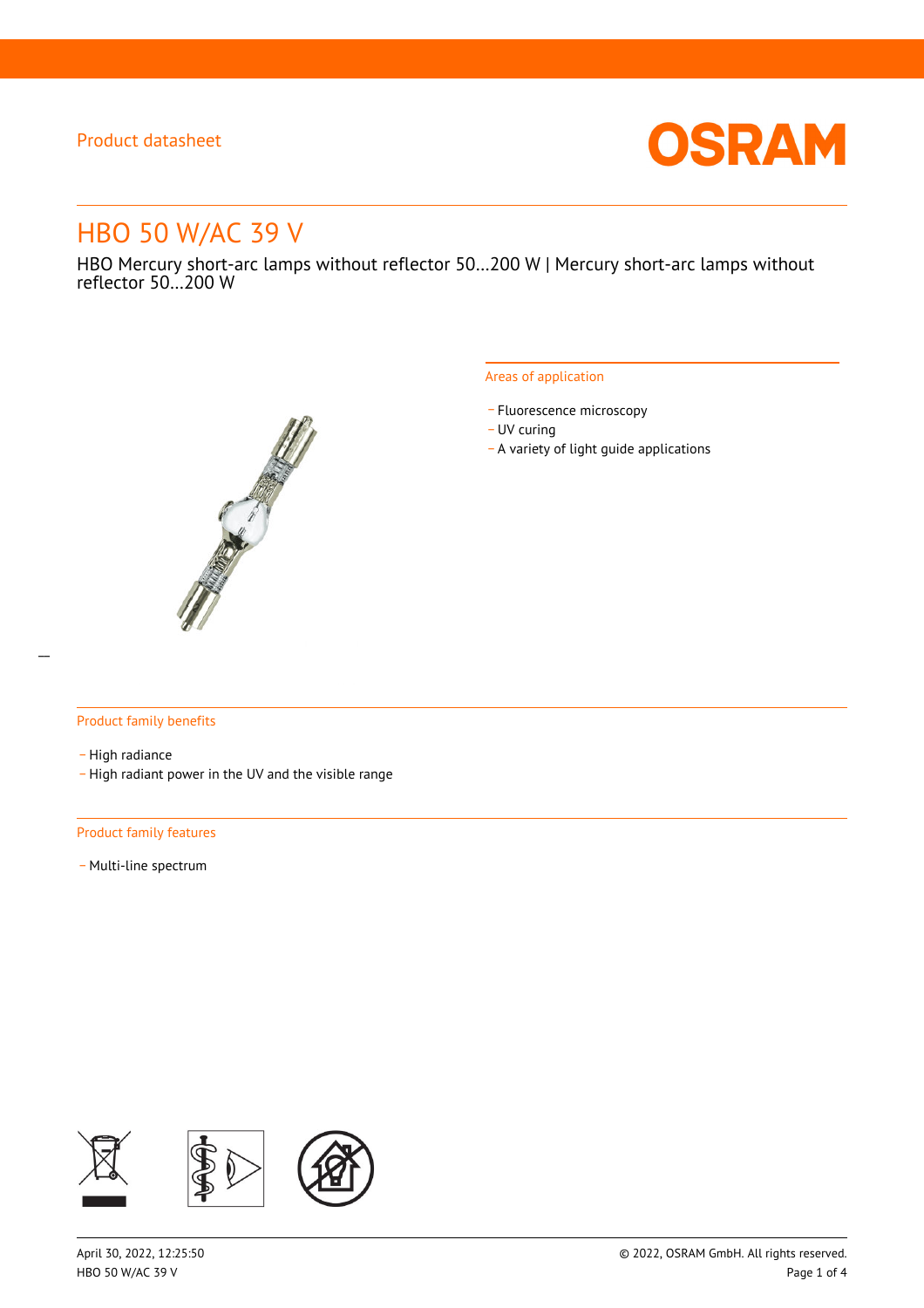#### Technical data

### **Electrical data**

| Nominal voltage      | 39.0 V  |
|----------------------|---------|
| Type of current      | AC      |
| <b>Rated wattage</b> | 50.00 W |
| Nominal wattage      | 50.00 W |

### **Photometrical data**

| Luminous intensity | י<br>ີ |
|--------------------|--------|
|                    |        |

 $^{1)}$  Typical initial photometric value

### **Dimensions & weight**



| <b>Diameter</b>                             | $10.0$ mm             |  |
|---------------------------------------------|-----------------------|--|
| <b>Mounting length</b>                      | 47.0 mm $^{1}$        |  |
| Length with base excl. base pins/connection | 47.00 mm $^{1}$       |  |
| Light center length (LCL)                   | $22.0 \text{ mm}^{2}$ |  |

1) Maximum

2) Distance from end of base to tip of anode (cold)

### **Lifespan**

| $-1$<br>Lifespan | 100h |
|------------------|------|
|------------------|------|

# **Additional product data**

| Base anode (standard designation)   | $SFa6-2$ |
|-------------------------------------|----------|
| Base cathode (standard designation) | $SFa6-2$ |

#### **Capabilities**

 $\overline{a}$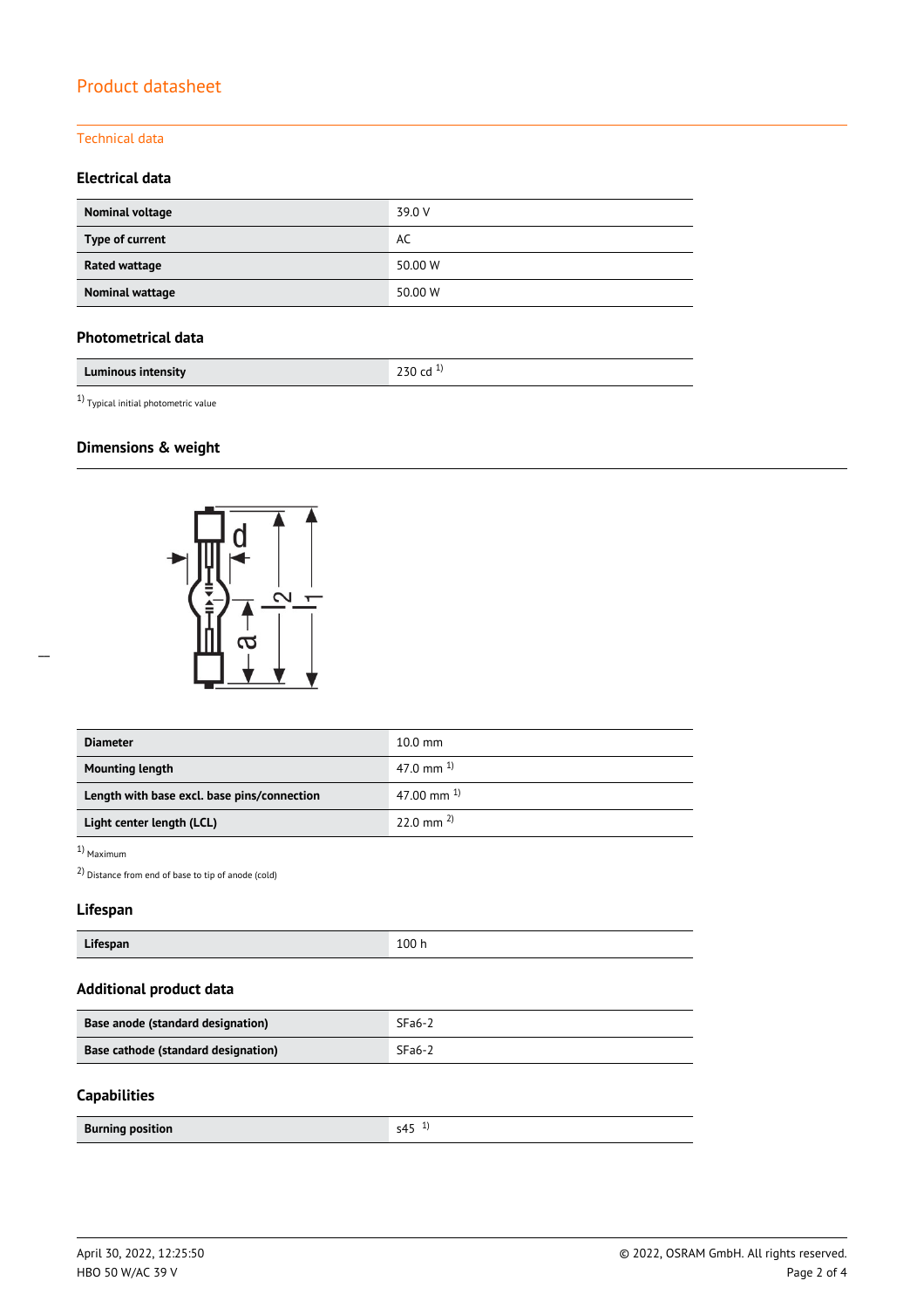#### **Application** Other

1) Observe "UP" marking

#### **Environmental information**

# **Information according Art. 33 of EU Regulation (EC) 1907/2006 (REACh)**

| <b>Date of Declaration</b>              | 28-01-2022                                                                                            |
|-----------------------------------------|-------------------------------------------------------------------------------------------------------|
| <b>Primary Article Identifier</b>       | 4050300507132   4050300629100                                                                         |
| Candidate List Substance 1              | Lead                                                                                                  |
| CAS No. of substance 1                  | 7439-92-1                                                                                             |
| <b>Safe Use Instruction</b>             | The identification of the Candidate List substance is<br>sufficient to allow safe use of the article. |
| <b>Declaration No. in SCIP database</b> | e8310b2d-6dfd-4214-99f2-54a875611416  <br>2cdba8c8-2480-43e3-bef8-1501edfbab7b                        |

#### Country specific information

| <b>Product code</b> | <b>METEL code</b> | SEG-No. | <b>STK</b> number | UK Org |
|---------------------|-------------------|---------|-------------------|--------|
| 4050300507132       | OSRHBO50ACL1      |         | 4836509           |        |
| 4050300507132       | OSRHBO50ACL1      | -       | 4836509           |        |